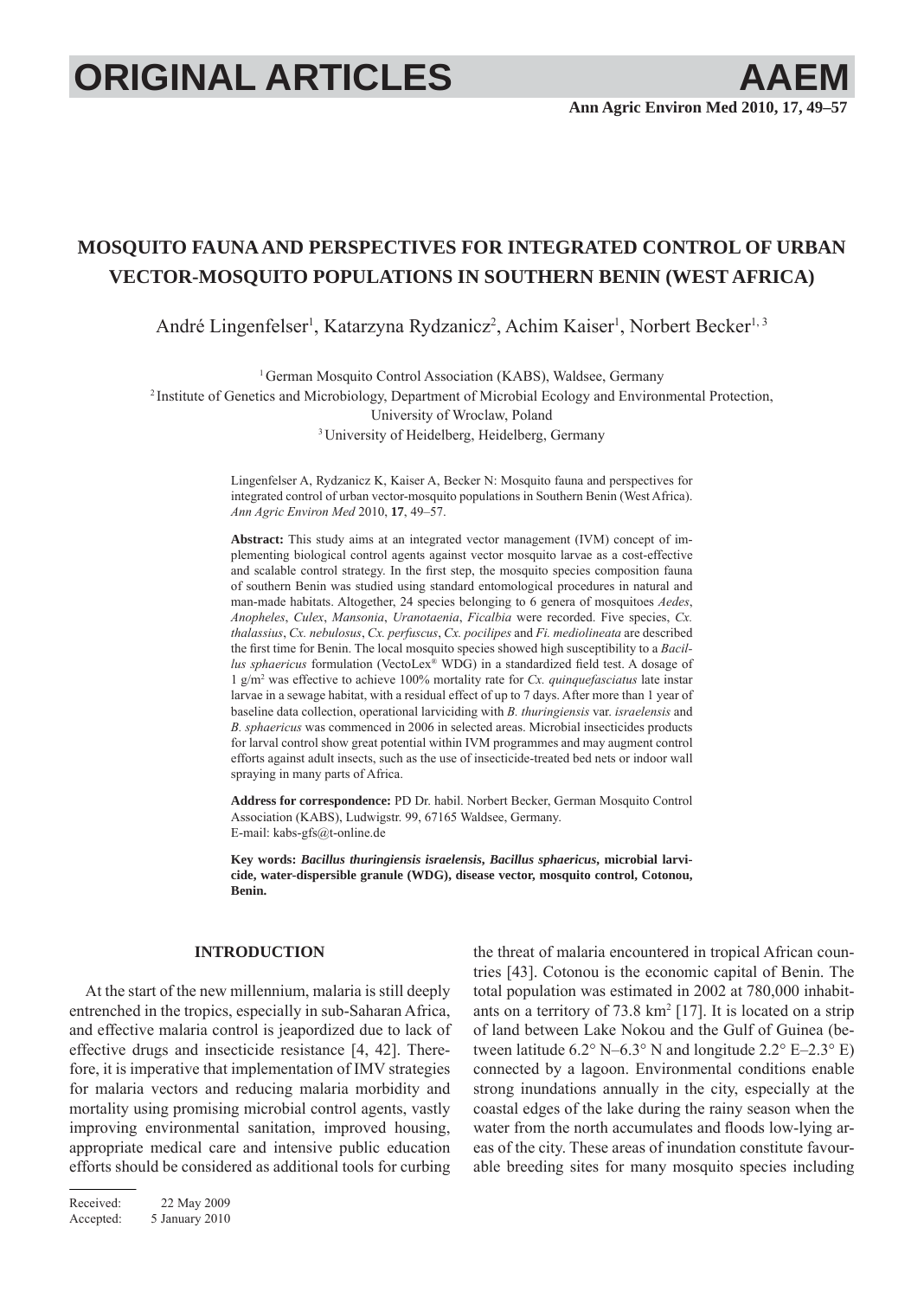*Anopheles gambiae s.l.* Due to high precipitation rates in the region during the rainy season and the structure of the urban area Cotonou has higher levels of malaria transmission (up to 47 infected bites/person/year) compared with other West African cities [1]. The most common malaria strain in Benin is *Plasmodium falciparum* (97.1%) and *P. malariae* (2.9%) [22].

According to the Ministry of Health SNIGS 2003 Annual Report (finalized in October 2004) malaria is the leading cause of mortality among children and leading cause of morbidity in adults in Benin [32]. As in most countries in sub-Saharan Africa (where 85% of all deaths are caused by malaria), malaria impairs economic growth and human development in Benin because the infection rate is 118 of 1,000 adults and 459 of 1,000 for children younger than one year. This cause of death in 2004 was on the level of 11.6%. Malaria remains the primary cause of hospitalization and is responsible for approximately 40% of all health sector consultations among children under 5-years of age.

The malaria control programme in Benin, as well as in other African countries, aims at the reduction of human – vector contact by controlling adult mosquitoes using insecticide-treated bed nets (ITNs) and indoor residual spraying (IRS) with pyrethroids and DDT [35]. From the 1950's until the 1990's, DDT was widely used by spraying walls inside the houses, but presently, this method is gradually being phased out. From 2000–2002 a pilot programme campaign was initiated by the Benin health department, referred to as "houses free of mosquitoes". The programme aimed at community participation by educational programmes to train the public in the reduction of breeding sites. It was not successful on the periphery of Cotonou because of the swampy conditions. Since 2000, the major effort to control malaria has been by the distribution of ITNs [23]. Therefore, the implementation of sustainable, environmentally sound and cost-effective alternative strategies to DDT in the mosquito control programme should be realized [20]. The use of microbial agents based on *Bacillus thuringiensis israelensis* (*Bti*) and *B. sphaericus* (*Bs*) in this area appears to be an effective and safe tool to combat malaria in addition to bed nets, residual indoor spraying, and appropriate diagnosis and treatment of malaria parasites as the major tools in the WHO Roll Back Malaria Programme [34]. Vector mosquito larval control may prove to be an effective tool for incorporating into IVM, and may also reduce selection pressure towards resistance to insecticides utilized for ITNs and IRS by reducing the rate of insect-chemical contact in localized populations. In several studies it has been confirmed that larviciding and source reduction have a major advantage in the control of mosquitoes when they are concentrated in their breeding sites, and before they as disperse adults and transmit diseases  $[10, 19]$ . A significant feature of *Bti* and *Bs* as biological control agents are their environmental safety. Compared to other pesticides which have a wide range of toxic effects on the environment, these microbial control agents are highly selective in their

larvicidal activity and specific targets (mosquito, black fly populations and some nematoceran flies), with no effect on non-target invertebrate or vertebrate organisms [2, 3, 25].

Our study is the first effort to determine mosquito fauna species composition in rural and urban areas of Southern Benin, abundance and phenology (population dynamics) in relation to the climatic conditions, as well as their host preferences. The second aim is to evaluate efficacy of water-dispersible granule VectoLex® WDG formulation based on *Bs* in urban conditions for upcoming large scale trials in Cotonou.

## **MATERIALS AND METHODS**

Entomological studies and classification of mosqui**to-breeding sites.** Investigations on the mosquito species composition, their breeding site preferences, as well as the biting behaviour were carried out in the city of Cotonou, as well as the rural areas of Adjaha-Konho and Grand-Popo from March 2005–May 2007.

All existing and potential breeding habitats in the study areas were categorized and recorded on a map of the study area which was hand drawn and also by using a GPS receiver (Garmin, Model GPS 72). The breeding sites in 100 households were inspected on a weekly basis for larval infestation by dipping. In each of 10–20 dips the number of larval stages L1-L2, L3-L4 and pupae were counted and recorded using a WHO dipper. A sufficient number of larvae were taken to the laboratory for rearing to the  $4<sup>th</sup>$  instars or adults and detailed species determination [7]. Abiotic data including pH and conductivity were recorded during the study period with combined pH-conductivity measure apparatus (Neolab Art.-No. 4-1028).

**Monitoring of adult mosquitoes and biting behaviour.** Monitoring of adult mosquitoes was carried out using the Human Bait Catches (HBC) with conventional aspirators in 2 locations in the rural area of Adjaha-Konho. One location was situated in the northern part of the village in a yard covered by clay soil, and the second was in the southern part of the village, close to a structure housing goats, chickens and dogs, between traditional houses. Mosquitoes were collected by one person from 22:00–04:00. All mosquitoes approaching the collector and landing on the person were captured with an aspirator. The mosquitoes were blown into a collecting vessels (PET plastic vessel) which was covered by gauze. A new vessel was used for each hourly collection. The mosquitoes were brought into the laboratory for species determination.

**Investigations on host preferences of mosquitoes.** To investigate the host preference of the mosquitoes, 4 traps were constructed. Each trap consisted of an interior net  $(1 \times 1 \times 1.90 \text{ m})$  and an outer net sized,  $2 \times 2 \times 2 \text{ m}$  [3]. The inner net protected the bait from mosquito bites. At each location 2 net traps were placed at a distance of 50 m. In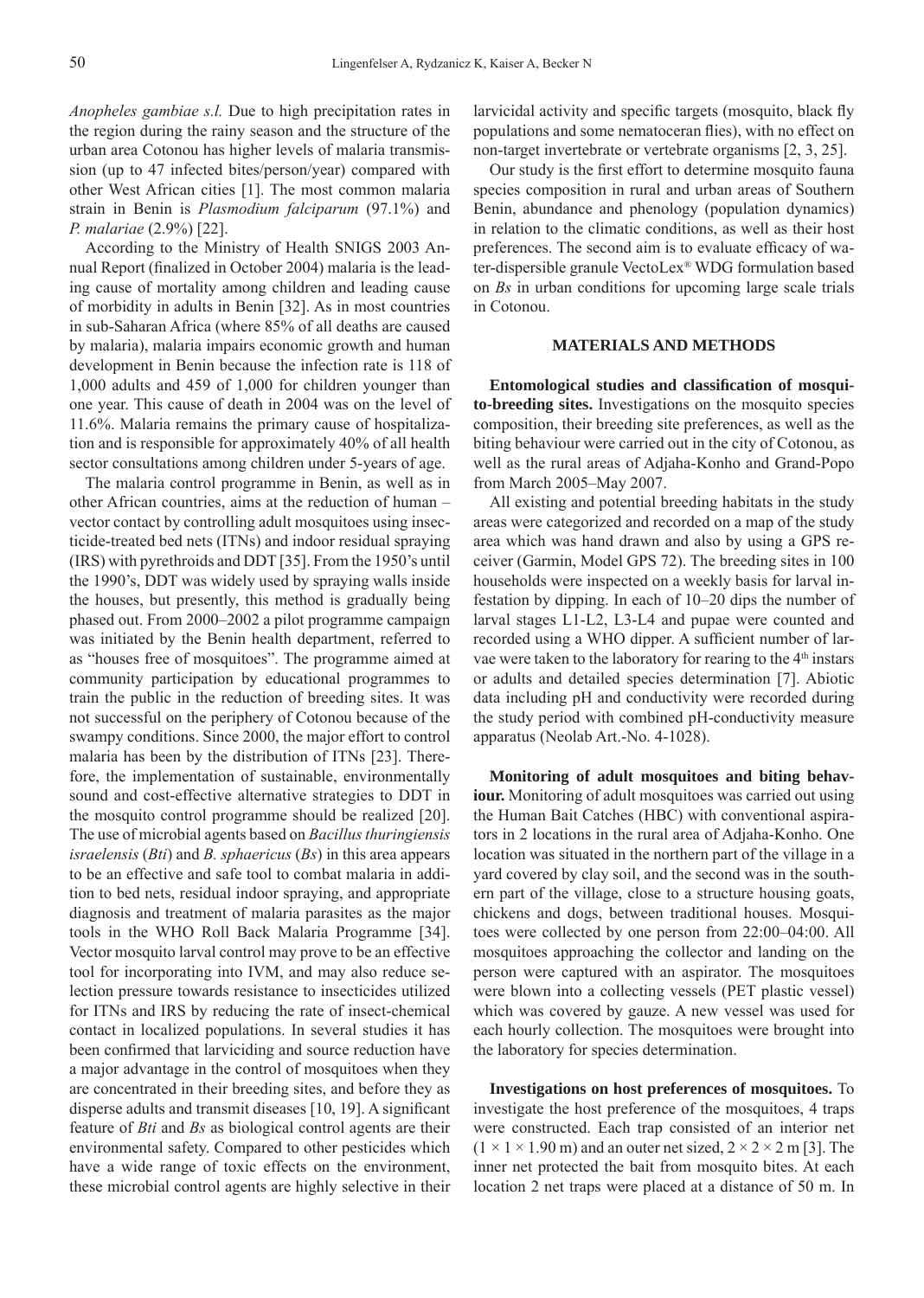one trap, a human was placed and in the second a goat. The outer net of each trap was opened from about 10 cm from the bottom for 1 hour to allow mosquitoes to approach the host in the inner net; at this time the nets were closed and the collector sampled all mosquitoes in the interior for another hour. The collections were made from 21:00–22:00; 23:00–24:00; 01:00–02:00; 03:00–04:00 during 4 consecutive nights. The mosquitoes were collected by using an exhauster and blown into collecting vessels. The mosquitoes killed in a refrigerator at 5°C in the laboratory, and species determined [7].

**Assessment of optimal dosage for biocide based on**  *Bacillus sphaericus***.** In order to assess the optimal dosage for the control of *Cx. quinquefasciatus*, each of 4 cesspools located in Cotonou were treated with VectoLex® WDG (Valent BioSciences Corporation, Illinois, USA) at a dosage rate of 0.1; 1.0 and 5.0  $g/m^2$ . The breeding sites were infested only by *Cx. quinquefasciatus*. The surface treatment area was measured to calculate the exact amount of material for each dosage. Based on the surface area, preweighted amounts of VectoLex® WDG was suspended in 500 ml of water and evenly distributed on the surface with a 1 litre hand-held sprayer. The number of mosquito developmental stages were recorded before treatment, after 24 hours post-treatment and then at 2-day intervals until the mortality rate was lower than 90%. A WHO standard dipper was used and each time 10 dips were taken. For the evaluation of efficacy and residual control, only third and fourth instar larvae were considered because early instars could survive for several days after eclosion and prior to consuming a lethal dose of larvicide. The percentage reduction in larval mosquito densities was calculated using the formula which takes into account the natural changes (for instance through predation) in the mosquito larval populations which take place at the same level and rate in both treated and untreated sites [33].

# **RESULTS**

Species composition of mosquito fauna in southern Benin based on larvae and adult specimens is presented in Table 1. Altogether, 24 species in 6 genera were determinated. Five species *Cx. thalassius*, *Cx. nebulosus*, *Cx. perfuscus*, *Cx. poicilipes* and *Ficalbia mediolineata*, are described for the first time in the *Culicidae* fauna of southern Benin.

**Types of mosquito-breeding places.** During the study period, 8 different types mosquito-breeding places were identified (Tab. 2).

The most abundant breeding places were swamps and water collection jars. In the swampy areas which are characteristic for the region of Grand-Popo, the most abundant species were *An. gambiae s.l.*, *Cx. antennatus* and *Uranotaenia balfouri*. In jars which are used for storage of potable water, a great variety of species were found, such as,

Table 1. List of identified species in southern Benin.

| Species                                      | Larvae | Adults             | First       |
|----------------------------------------------|--------|--------------------|-------------|
|                                              |        |                    | description |
| Anopheles gambiae s.l. [Giles]               |        | $^{+}$             |             |
| Anopheles pharoensis [Theobald]              |        | $^+$               |             |
| Mansonia africanus [Theobald]                | $^{+}$ | $\overline{+}$     |             |
| Mansonia uniformis [Theobald]                |        | $\overline{+}$     |             |
| Culex antennatus [Becker]                    | $^{+}$ | $^+$               |             |
| Culex bitaeniorhynchus [Giles]               | $^{+}$ | $^{+}$             |             |
| Culex duttoni [Theobald]                     | $^{+}$ |                    |             |
| Culex nebulosus [Theobald]                   | $^{+}$ | $^{+}$             | $^{+}$      |
| Culex perfuscus [Edwards]                    |        | $^+$               | $^+$        |
| Culex poicilipes [Theobald]                  |        | $\overline{+}$     | $^{+}$      |
| Culex quinquefasciatus [Say]                 | $^{+}$ | $\overline{+}$     |             |
| Culex univittatus [Theobald]                 |        | $\overline{+}$     |             |
| Culex thalassius [Theobald]                  |        | $^{+}$             | $^{+}$      |
| Culex tigripes [De Grandpre &<br>De Charmoy] | $^{+}$ |                    |             |
| Culex tritaeniorhynchus [Giles]              |        | $\hspace{0.1mm} +$ |             |
| Aedes aegypti [Linnaeus]                     | $^{+}$ | $\pm$              |             |
| Aedes irritans [Theobald]                    |        | $\hspace{0.1mm} +$ |             |
| Aedes circumluteolus [Theobald]              |        | $\pm$              |             |
| Aedes luteocephalus [Newstead]               | $^{+}$ | $\pm$              |             |
| Aedes vittatus [Bigot]                       | $^{+}$ | $\hspace{0.1mm} +$ |             |
| Uranotaenia annulata [Theobald]              |        | $^{+}$             |             |
| Uranotaenia balfouri [Theobald]              | $^{+}$ | $\overline{+}$     |             |
| Ficalbia mediolineata [Theobald]             |        | $\pm$              | $^{+}$      |
| Ficalbia splendens [Theobald]                |        | $\hspace{0.1mm} +$ |             |

*Cx. quinquefasciatus*, *Cx. nebulosus*, *Cx. perfuscus*, *Cx. tigripes*, *Ae. aegypti*, and in smaller quantities *An. gambiae s.l.*, *Cx. duttoni* and *Ae. vittatus*. In rural regions, metal tins, which are usually used as coolers for the distillation of liquor, *Cx. duttoni* and *Cx. tigripes* were abundant. In basins (huge cement containers) used by local farmers in Grand-Popo the following species were found *An. gambiae s.l.*, *Cx. tigripes*, *Cx. perfuscus* and *Ae. vittatus*. Mosquito larvae were also occasionally found in wells (*Cx. quinquefasciatus* and *Cx. tigripes*), plastic containers (*Cx. antennatus*, *Cx. quinquefasciatus*, *Cx. tigripes* and *Ae. aegypti*), plant axis (*Ae. luteocephalus*) and cisterns (*Cx. antennatus*) were also favoured breeding-sites.

Analysis of pH and conductivity showed the widest ranges of both parameters in basins and jars, whereas in the remaining breeding sites more stable life conditions occurred (Tab. 2). The water temperature of all breeding sites ranged from 28.5–31°C.

In the urban area of Cotonou, mosquito larvae were found in the following types of breeding sites: swamps containing dense vegetation, sewage channels, cess pools, temporary water bodies such as puddles, as well as breeding places located inside households, e.g. toilets, utensils (canning jars) and wells. In swampy areas, *An. gambiae s.l.*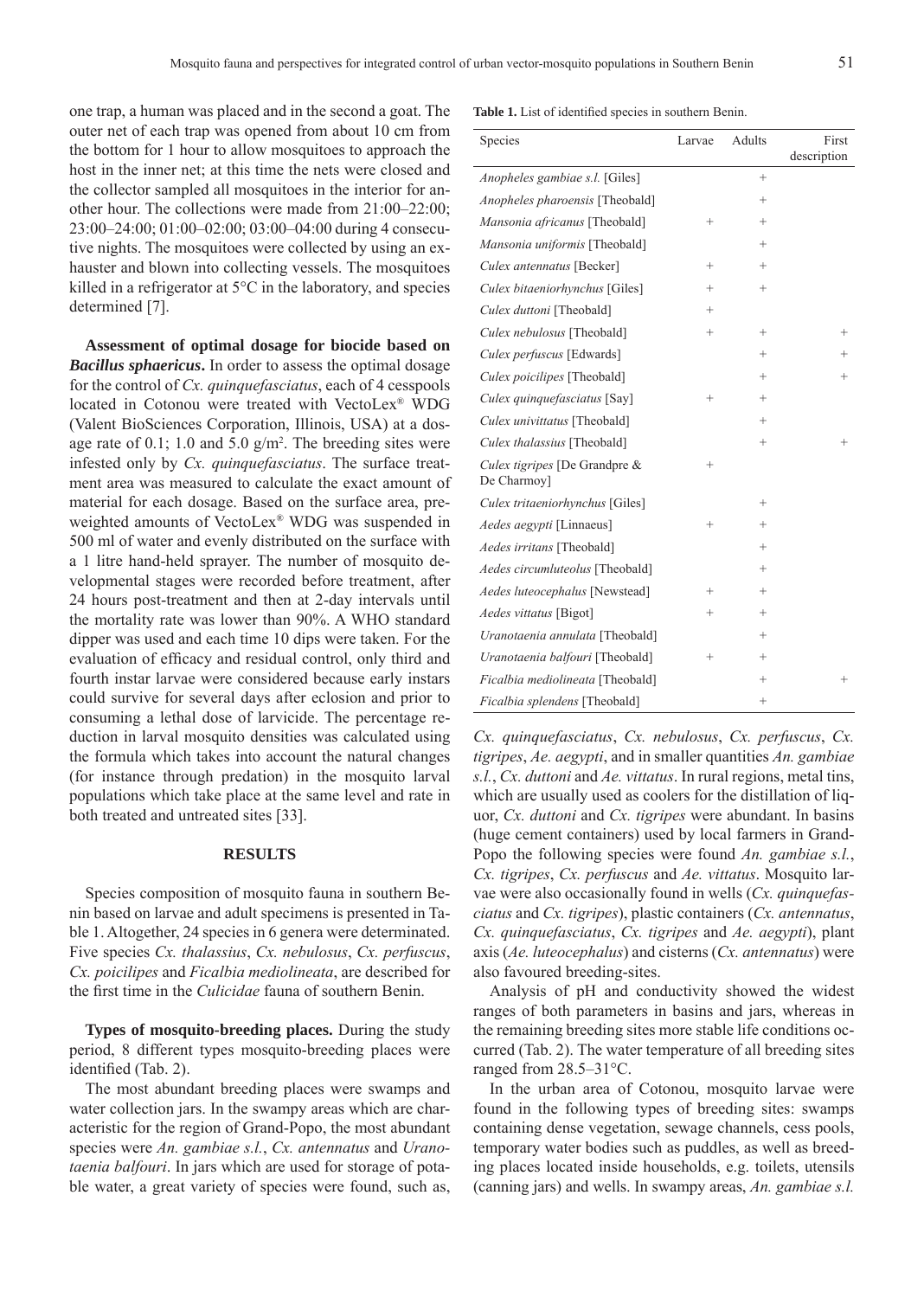**Table 2.** Abiotic conditions and mosquito larvae species composition in different breeding sites.

| Conductivity<br>Type of breeding site.<br>pH<br>$\lceil \mu S \rceil$<br>$1.5 - 2.63$<br>$7.0 - 7.8$<br>Swamps and ponds<br>$5.9 - 8.3$<br>$0.28 - 3.95$<br>Jars<br><b>Basins</b><br>$5.3 - 11.6$<br>$0.4 - 1.5$<br>Tins<br>$7.5 - 8.1$<br>$0.7 - 0.9$<br>$7.6 - 8.5$<br>$0.2 - 0.4$<br>Cisterns<br>Plastic containers<br>$0.3 - 0.9$<br>$7.2 - 8.1$<br>Plants |  |                                                                                                                                                                                |
|----------------------------------------------------------------------------------------------------------------------------------------------------------------------------------------------------------------------------------------------------------------------------------------------------------------------------------------------------------------|--|--------------------------------------------------------------------------------------------------------------------------------------------------------------------------------|
|                                                                                                                                                                                                                                                                                                                                                                |  | Dominant species                                                                                                                                                               |
|                                                                                                                                                                                                                                                                                                                                                                |  | An. gambiae s.l.,<br>Cx. antennatus and<br>Ur. balfouri                                                                                                                        |
|                                                                                                                                                                                                                                                                                                                                                                |  | Cx. quinquefasciatus,<br>Cx. nebulosus.<br>Cx. perfuscus,<br>Cx. tigripes,<br>Ae. aegypti and<br>in smaller quantities<br>An. gambiae s.l.,<br>Cx. duttoni and<br>Ae. vittatus |
|                                                                                                                                                                                                                                                                                                                                                                |  | An. gambiae s.l.,<br>Cx. tigripes,<br>Cx. perfuscus,<br>Ae. vittatus                                                                                                           |
|                                                                                                                                                                                                                                                                                                                                                                |  | Cx. duttoni,<br>Cx. tigripes                                                                                                                                                   |
|                                                                                                                                                                                                                                                                                                                                                                |  | Cx. antennatus                                                                                                                                                                 |
|                                                                                                                                                                                                                                                                                                                                                                |  | Cx. antennatus,<br>Cx. quinquefasciatus,<br>Cx. <i>tigripes</i> and<br>Ae. aegypti                                                                                             |
|                                                                                                                                                                                                                                                                                                                                                                |  | Ae. luteocephalus                                                                                                                                                              |

and *Cx. antennatus* were the predominant species with average numbers ranging 8–10 larvae/dip and 5–8 larvae/dip, respectively. In cess-pools and sewage channels, the larvae of *Cx. quinquefasciatus* were abundant the most numerous (300 larvae/dip). Most temporary water bodies like puddles located on the streets or in yards, were highly infested with

**Table 3.** Number of species collected during the night in village area of Adjaha-Konho.

| Species                | Place 1<br>(North part) |               | Place 2<br>(South part) |               |  |
|------------------------|-------------------------|---------------|-------------------------|---------------|--|
|                        | number                  | $\frac{0}{0}$ | number                  | $\frac{0}{0}$ |  |
| Ma. uniformis          | 427                     | 29.4          | 321                     | 50.3          |  |
| Ma. africanus          | 182                     | 12.5          | 135                     | 21.2          |  |
| Cx. antennatus         | 471                     | 32.4          | 77                      | 12.1          |  |
| Cx. thalassius         | 274                     | 18.9          | 85                      | 13.3          |  |
| Cx. tritaeniorhynchus  | 50                      | 3.4           | $\overline{4}$          | 0.6           |  |
| Cx. poicilipes         | 9                       | 0.6           | 9                       | 1.4           |  |
| Culex sp.              | 3                       | 0.2           | $\theta$                | $\theta$      |  |
| Ae. circumluteolus     | 12                      | 0.8           | 3                       | 0.9           |  |
| Ae. luteocephalus      | $\overline{2}$          | 0.1           | 1                       | 0.2           |  |
| Ae. agypti             | 1                       | 0.1           | $\theta$                | $\theta$      |  |
| Aedes sp.              | 3                       | 0.2           | $\theta$                | $\theta$      |  |
| An. pharoensis         | 14                      | 1.0           | 3                       | 0.5           |  |
| An. gambiae s.l.       | $\mathbf{1}$            | 0.1           | $\theta$                | $\theta$      |  |
| Cx. <i>univittatus</i> | 4                       | 0.3           | $\theta$                | 0             |  |
| Total                  | 1,453                   |               | 638                     |               |  |

*An. gambiae s.l.* and *Cx. quinquefasciatus* larvae. Characteristic breeding sites for *Ae. aegypti* larvae were various artificial containers as well us coconut shells which occasionally or frequently occurred in almost all households visited.

**Biting behaviour of local mosquito populations.** During the night, collections made with the HBC at 2 different sites (north and south) in a small village located in the swamp area of Adjaha-Konho (Tab. 3). In the north part, 1,453 adult specimens (69.5%) were collected, whereas in the south part only 638 (30.5%).

Also, hourly observations of mosquitoes' activity (summarized in Tab. 4) show that the highest abundance of mosquitoes were recorded between 23:00–24:00 and 00:00– 01:00 (477 and 400 specimens respectively) and the lowest between 01:00–02:00 (262 specimens). In the north part of the village, *Cx. antennatus*, *Ma. uniformis* and *Cx. thalassius* were the most frequently captured species during night time. Females of *Cx. antennatus* and *Cx. thalassius* showed the highest abundance between 23:00–24:00 (6.3% and 5.4%, respectively), whereas *Ma. uniformis* between 03:00–04:00 (4.8%). In the south part of Adjaha-Konho, *Ma. uniformis* was recorded as the most dominant species during the night, whereas after midnight *Ma. africanus* showed also increasing activity (1.8% between 02:00– 03:00 and 1.4% between 03:00–04:00 respectively).

**Host preferences of the mosquito fauna in the area of Adjaha-Konho.** During 4 nights of cage collections baited with 2 different hosts, a total of 6,219 adult specimens out of 6 genera and 14 species were collected (Tab. 5). In general, mosquitoes were frequently found in cages where

**Table 5.** Host preferences of mosquito fauna in the area of Adjaha-Konho.

| Species                |              | Man             | Animal         |               |  |
|------------------------|--------------|-----------------|----------------|---------------|--|
|                        | number       | $\%$            | number         | $\frac{0}{0}$ |  |
| Ma. uniformis          | 948          | 34.6            | 900            | 25.9          |  |
| Ma. africanus          | 658          | 24.0            | 558            | 16.0          |  |
| Cx. antennatus         | 904          | 33.0            | 1,558          | 44.8          |  |
| Cx. thalassius         | 93           | 3.4             | 195            | 5.6           |  |
| Cx. tritaeniorhynchus  | 59           | 2.2             | 101            | 2.9           |  |
| Cx. poicilipes         | 40           | 1.5             | 103            | 3.0           |  |
| Cx. <i>univittatus</i> | 6            | 0.2             | 15             | 0.4           |  |
| Ae. circumluteolus     | 9            | 0.3             | 11             | 0.3           |  |
| Ae. luteocephalus      | 1            | 0.0             | $\mathbf{0}$   | 0.0           |  |
| Aedes sp.              | $\mathbf{1}$ | 0.0             | $\mathbf{0}$   | 0.0           |  |
| An. pharoensis         | 20           | 0.7             | 31             | 0.9           |  |
| An. gambiae s.l.       | 1            | 0.0             | $\theta$       | 0.0           |  |
| Ur. annulata           | $\mathbf{1}$ | 0.0             | 3              | 0.1           |  |
| Fi. mediolineata       | $\theta$     | 0.0             | 1              | 0.0           |  |
| Fi. splendis           | $\theta$     | 0.0             | $\overline{2}$ | 0.0           |  |
| Total                  |              | $2,741(44.1\%)$ |                | 3,478 (55.9%) |  |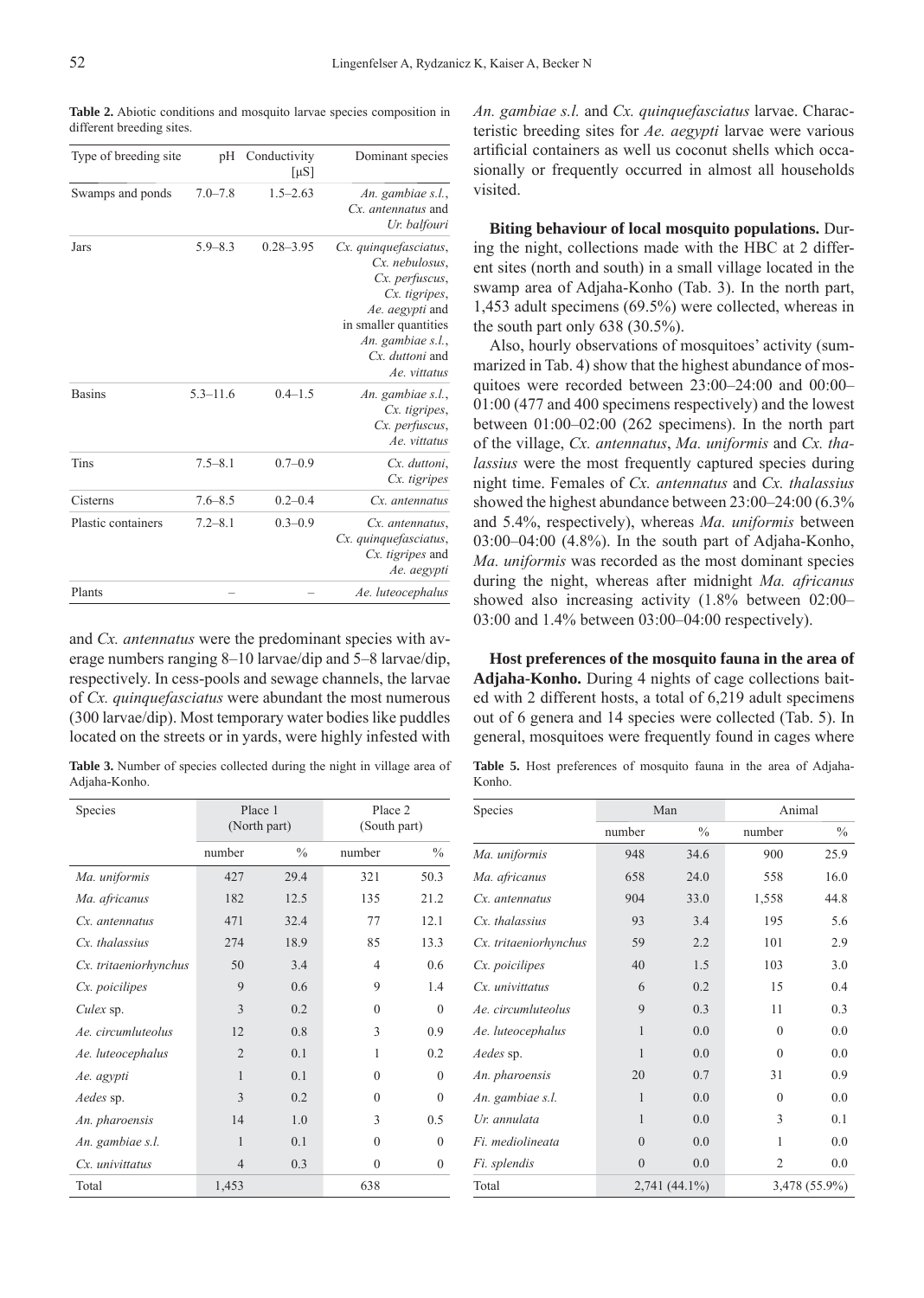| Species                |                  | 22:00-23:00      |                  | 23:00-24:00    |              | 24:00-01:00      |                  | $01:00 - 02:00$  |              | $02:00 - 03:00$ |              | $03:00 - 04:00$ |
|------------------------|------------------|------------------|------------------|----------------|--------------|------------------|------------------|------------------|--------------|-----------------|--------------|-----------------|
|                        | place 1          | place 2          | place 1          | place 2        | place 1      | place 2          | place 1          | place 2          | place 1      | place 2         | place 1      | place 2         |
|                        | $n$ (%)          | $n$ (%)          | $n$ (%)          | $n$ (%)        | $n$ (%)      | $n$ (%)          | $n$ (%)          | $n$ (%)          | $n$ (%)      | $n$ (%)         | $n$ (%)      | $n$ (%)         |
| Ma. uniformis          | 36(1.7)          | 51(2.4)          | 67(3.2)          | 52(2.5)        | 65(3.1)      | 65(3.1)          | 63(3.0)          | 35(1.7)          | 95(4.5)      | 61(2.9)         | 101(4.8)     | 57(2.7)         |
| Ma. africanus          | 19(0.9)          | 14(0.7)          | 36(1.7)          | 13(0.6)        | 32(1.5)      | 21(1.0)          | 35(1.7)          | 19(0.9)          | 24(1.2)      | 38(1.8)         | 36(1.7)      | 30(1.4)         |
| Cx. antennatus         | 58 (2.8)         | 32(1.5)          | 131(6.3)         | 23(1.1)        | 123(5.9)     | 8(0.4)           | 60(2.9)          | 2(0.1)           | 27(1.3)      | 3(0.1)          | 72(3.4)      | 9(0.4)          |
| Cx. thalassius         | 32(1.5)          | 26(1.2)          | 113(5.4)         | 15(0.7)        | 57(2.7)      | 7(0.3)           | 16(0.8)          | 10(0.5)          | 16(0.8)      | 12(0.6)         | 40(1.9)      | 15(0.7)         |
| Cx. tritaeniorhynchus  | 1(0.1)           | 2(0.1)           | 8(0.4)           | 2(0.1)         | 10(0.5)      | $\mathbf{0}$     | 14(0.7)          | $\overline{0}$   | 11(0.5)      | $\mathbf{0}$    | 6(0.3)       | $\Omega$        |
| Cx. poicilipes         | $\Omega$         | $\overline{0}$   | 1(0.01)          | 2(0.1)         | 3(0.1)       | 2(0.1)           | $\boldsymbol{0}$ | 2(0.1)           | 2(0.1)       | 3(0.1)          | 3(0.1)       | $\theta$        |
| Culex sp.              | $\theta$         | $\overline{0}$   | 3(0.1)           | $\mathbf{0}$   | $\theta$     | $\boldsymbol{0}$ | $\mathbf{0}$     | $\Omega$         | $\Omega$     | $\theta$        | $\theta$     | $\theta$        |
| Ae. circumluteolus     | 6(0.3)           | 2(0.1)           | 2(0.1)           | 1(0.1)         | 1(0.1)       | $\boldsymbol{0}$ | $\mathbf{0}$     | $\overline{0}$   | $\Omega$     | $\mathbf{0}$    | 3(0.1)       | $\theta$        |
| Ae. luteocephalus      | $\Omega$         | $\overline{0}$   | 2(0.1)           | $\mathbf{0}$   | $\theta$     | $\mathbf{0}$     | $\theta$         | $\theta$         | $\Omega$     | $\theta$        | $\mathbf{0}$ | 1(0.1)          |
| Ae. agypti             | $\mathbf{0}$     | $\boldsymbol{0}$ | $\boldsymbol{0}$ | $\mathbf{0}$   | $\theta$     | $\boldsymbol{0}$ | $\mathbf{0}$     | $\theta$         | $\mathbf{0}$ | $\mathbf{0}$    | 1(0.1)       | $\theta$        |
| Aedes sp.              | $\boldsymbol{0}$ | $\boldsymbol{0}$ | 1(0.1)           | $\overline{0}$ | 2(0.1)       | $\boldsymbol{0}$ | $\mathbf{0}$     | $\boldsymbol{0}$ | $\Omega$     | $\theta$        | $\Omega$     | $\Omega$        |
| An. pharoensis         | 3(0.1)           | 2(0.1)           | 5(0.2)           | $\overline{0}$ | 3(0.1)       | $\mathbf{0}$     | (0.1)            | 1(0.1)           | 2(0.1)       | $\Omega$        | $\Omega$     | $\Omega$        |
| An. gambiae s.l.       | $\Omega$         | $\mathbf{0}$     | $\mathbf{0}$     | $\overline{0}$ | 1(0.1)       | $\boldsymbol{0}$ | $\Omega$         | $\Omega$         | $\Omega$     | $\Omega$        | $\Omega$     | $\Omega$        |
| Cx. <i>univittatus</i> | $\theta$         | $\overline{0}$   | $\overline{0}$   | $\mathbf{0}$   | $\mathbf{0}$ | $\boldsymbol{0}$ | 4(0.2)           | $\mathbf{0}$     | $\theta$     | $\theta$        | $\theta$     | $\mathbf{0}$    |
| Total number of        |                  | 289              | 477              |                | 400          |                  | 262              |                  | 294          |                 | 374          |                 |
| specimens $(\% )$      | 155              | 129              | 369              | 108            | 297          | 103              | 193              | 69               | 177          | 117             | 262          | 112             |
|                        | (7.4)            | (6.2)            | (17.6)           | (5.2)          | (14.2)       | (4.9)            | (9.2)            | (3.3)            | (8.5)        | (5.6)           | (12.5)       | (5.4)           |

**Table 4.** Night collections of mosquitoes in North (place 1) and South (place 2) part of Adjaha-Konho.

animals were used as bait (55.9%), and the most abundant species was *Cx. antennatus* (44.8%) followed by *Ma. uniformis* (25.9%) and *Ma. africanus* (16.0%). *Aedes circumluteolus* and *An. pharoensis* were rarely found (0.3% and 0.9%, respectively). In cages with human bait, *Ma. uniformis*, *Cx. antennatus* and *Ma. africanus* were frequently recorded but at different rates (34.6%, 33.0%, 24.0%, respectively). *Anopheles pharoensis* and *An. gambiae s.l.*  were rarely recorded (less than 1% of abundance).

**Assessment of the optimal dosage for biocide based on Bacillus sphaericus.** The results of the efficacy test formulation of VectoLex® WDG against third and fourth instar of *Cx. quinquefasciatus* larvae are summarized in Table 6. The lowest dosage  $(0.1 \text{ g/m}^2)$  was not sufficient to reduce the larval population to an acceptable level. One day after application the larval mortality rate was lower than 30%. The application of 1  $g/m^2$  resulted in 100% mortality on the first day after application. On day 3, the mortality rate was

lower (85.5%). The highest dosage of 5  $g/m^2$  resulted in a sufficient mortality rate (above 99%) for 7 days. On day 16<sup>th</sup>, the mortality rate decreased below 90% and showed only 81.0%.

At the test sites, the water was polluted and the results of water quality parameters were: pH range between 7.1–7.8; conductivity range between 1.4–1.5 μS and water temperature between 28–31ºC.

#### **DISCUSSION**

Our study showed that 24 mosquito species were present in the rural and urban area in Cotonou, including species which have been described for the first time for Benin (*Cx*. *thalassius*, *Cx. nebulosus*, *Cx. perfuscus*, *Cx. poicilipes*). The larvae of these species were found in different natural and man-made breeding sites. The most popular were basins, plastic containers and jars. Clay jars play an important role in West-African culture. The bigger ones with

Table 6. Absolute numbers and calculated mortality of larval stages L3-L4 after application of different VectoLex<sup>®</sup> WDG dosages.

| Dosage    |       |      | Average number of larvae |                                                                           |       |                          |       |       | Mortality $(\% )$ |       |      |
|-----------|-------|------|--------------------------|---------------------------------------------------------------------------|-------|--------------------------|-------|-------|-------------------|-------|------|
| $[g/m^2]$ |       |      | Day                      |                                                                           |       | Day                      |       |       |                   |       |      |
|           | Pre*  |      | 3                        | 5                                                                         |       | 16                       |       | 3     |                   |       | 16   |
| Control   | 126.0 | 91.0 | 120.0                    | 318.0                                                                     | 176.0 | 117.0                    |       |       |                   |       |      |
| 0.1       | 69.7  | 38.0 | 31.7                     | $\hspace{1.0cm} \rule{1.5cm}{0.15cm} \hspace{1.0cm} \rule{1.5cm}{0.15cm}$ |       | -                        | 26.2  | 53.2  |                   |       |      |
| 1.0       | 32.5  | 0.00 | 4.5                      | 2.8                                                                       | -     | $\overline{\phantom{0}}$ | 100.0 | 85.5  | -                 |       | -    |
| 5.0       | 92.0  | 0.00 | 0.00                     | 0.5                                                                       | 0.00  | 17.0                     | 100.0 | 100.0 | 99.8              | 100.0 | 81.0 |

\*Pre-number of larvae before application, 1–16 – number of days after application.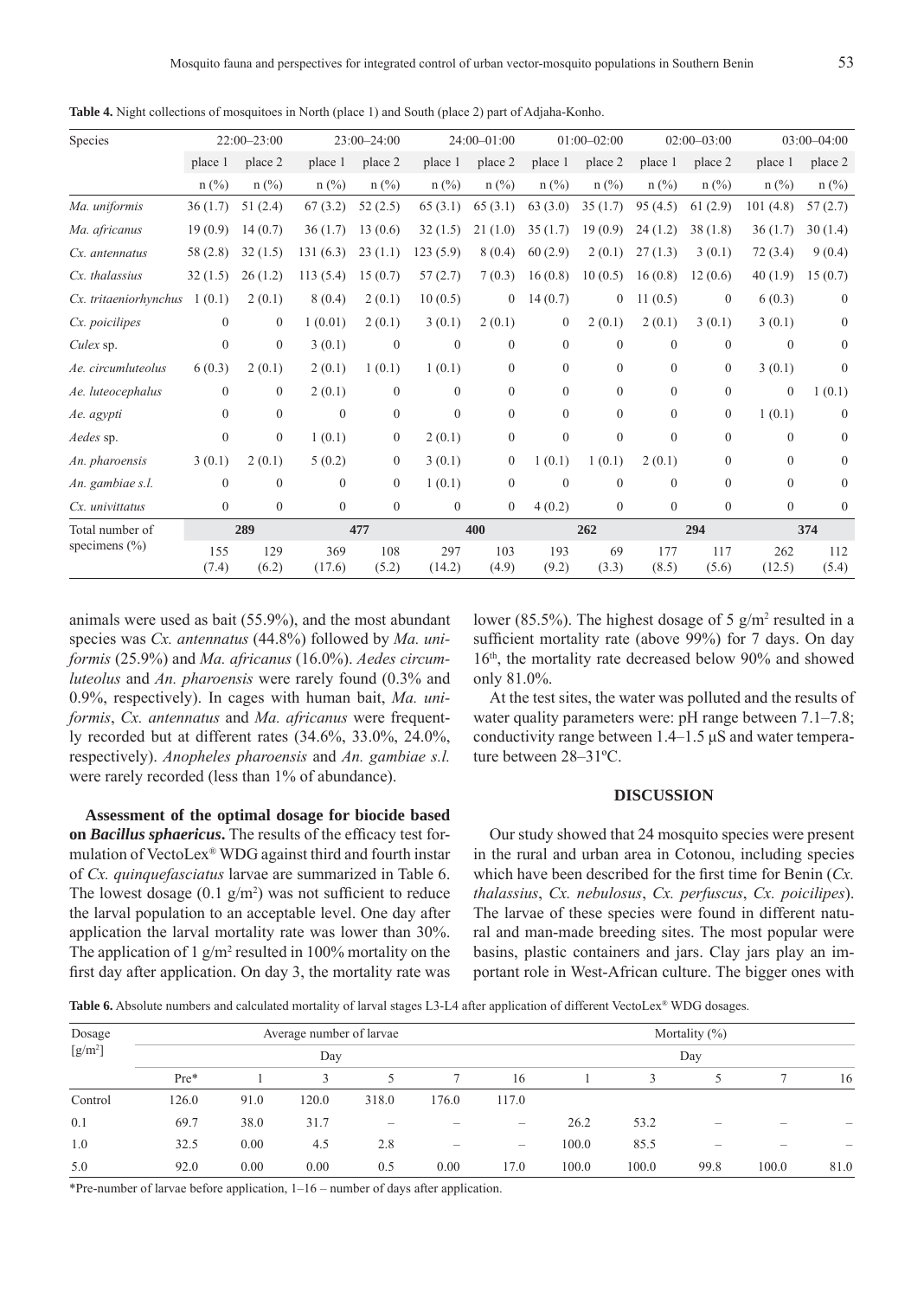a volume of 30–60 liters are called "Jarres", and are used for fresh water storing. Smaller jars, called "Cannaries" are used for many purposes, like drinking troughs for animals and for religious reasons. In rural regions, metal tins are used as coolers for the distillation of liquor, an important commodity of the local trade. If the tins are not in use the water is left there and they serve as good breeding places for *Cx. duttoni* and *Cx. tigripes*.

In our study, the most abundant genus *Culex* was represented by 10 species. In the rural areas, *Cx. antennatu*s and *Cx. thalassius*, were the most abundant. Larvae of *Cx. thalassius* breed in a wide variety of sun exposed habitats with stagnant and clean water like crab holes, wells, ditches and small metal tins [15, 16]. *Cx. thalassius* is widely distributed in Africa, especially in the coastal part [18]. The peak biting activity of females is after twilight; however, they can be troublesome during the night and also at dawn. In our study, 2 peaks of biting activity in the north part of Adjaha-Konho were recorded as follows: after dusk (23:00–24:00) and during the night (03:00–04:00). The females were frequently recorded in the cages baited with animal hosts.

Larvae of *Cx. antennatus* breed in clean as well as stagnant water bodies. In our study, the larvae were found in swampy areas, cisterns and plastic containers with fresh water. The females are considered to be strongly zoophilic feeding mainly on livestock [5, 14]. In our study, the peak of adult female activity in the north part of Adjaha-Konho was recorded between 22:00–24:00. Also in the north part of this village during bite behaviour research *Cx. antennatus* was the most abundant species in cages with an animal host (44.8%), and the second in order of appearance in cages where man was used as bait (33.0%). Differences in results of both research between north and south part of Adjaha-Konho can be explained by the lack of competitive baits close to the net traps.

Larvae of *Cx. nebulosus* prefer man-made water bodies like construction sites, plastic containers, water barrels, and utensils, but also in tree holes [15]. Females feed mostly on human blood [18]. In Grand-Popo, larvae were found in canarries in dark breeding water which showed a high value of conductivity. Larvae of *Cx. nebulosus* may occur in the same habitats as *Cx. quinquefasciatus*, but were displaced by this species [37]. Larvae of *Cx. perfuscus* can be found both in forest temporary pools, streams or swamps which usually have a considerable amount of organic matter and slight vegetation, as well as in other artificial containers like water barrels or utensils [15]. In our study, larvae of this species frequently occurred in basins and jars; nevertheless, adult specimens were not recorded during night collections. The peak activity of adult *Cx. poicilipes* begins after dusk and gradually increases until 03:00, whereas in our study, the females of *Cx. poicilipes* were mostly recorded during the night [13]. The females of *Cx. poicilipes* preferably feed on animals, this was also confirmed in our study in Adjaha-Konho village.

Females of *Cx. quinquefasciatus* are known for indoor and outdoor antropophilic biting activity during the whole night [14]. The all night long activity of adult females was observed in the Grand-Popo catch study. In Adjaha-Konho during a period of drought, a lot of potential breeding sites of *Cx. quinquefasciatus* dried out, resulting in the lack of larvae and adult specimens during the study period. In the study area of Cotonou, numerous larvae of *Cx. quinquefasciatus* (300 larvae/dip) were found, mostly in sewage channels. This species has to be carefully controlled during routine programmes to achieve a better acceptance by the people. It is mainly *Cx. quinquefasciatus* which people recognize as mosquito nuisance. If the control would focus only on anophelines, people would not recognize the positive effect of the control efforts for the life quality of their lives.

In our study, the genus *Anopheles* was represented by only 2 species, *An. gambiae s.l.* and *An. pharoensis*, whereas for Benin 22 different species of *Anopheles* are described [36]. Because of the exceptional drought in the year 2005, in village area larvae of *Anopheles* sp. were not numerous. In Cotonou, many of the temporary water bodies, such as puddles located on the streets or in the yards, were highly inhabited by *An. gambiae s.l.* In the costal area, as well as in the whole country, the 2 most important vectors for malaria parasites *An. gambiae s.s.* and *An. melas* are abundantly present [36]. Both species are members of the Anopheles Gambiae Complex, the similar lookalike species are distinguishable from each other by their behaviour. *An. melas* tolerates high salinity in water used as breeding-sites, whereas *An. gambiae s.s.* is more reliant on fresh water. The different behaviour of the vectors influences the chronology and intensity of malaria cases [1]. In the city of Cotonou, the epidemiological situation is seasonal, with the peak of malaria infection correlating with the rainy seasons (May–June and August–December) which creates fresh water sources, the preferred breeding sites of *An. gambiae s.s.*

Host preferences as well as hourly observations of mosquito fauna in the area of Adjaha-Konho showed that *Ma. africana* and *Ma. uniformis* were the predominant species. Adult females of *Ma. africana* predominantly feed on humans but they may also feed on other mammals, mostly monkeys [12, 27, 38]. Field experiments using cage collections baited with 2 different hosts showed that *Ma. africana* was more frequently found in cages where human bait was located in comparison to cages with bovine hosts [39]. To feed on humans, the females readily enter dwellings during dusk with the maximum peak 2 hours after dusk, at midnight and during the night [13, 18, 31]. They may also migrate for moderate distances, up to 10 km from the breeding sites [40]. *Ma. uniformis* is a species widely distributed in the sub-Saharan part of Africa, as well as in India and in Southeast Asia [26]. In our study, the highest activity of *Ma. africana* females in both studied areas was recorded after 02:00, but other authors observed increased activity during twilight or throughout the night [13, 18].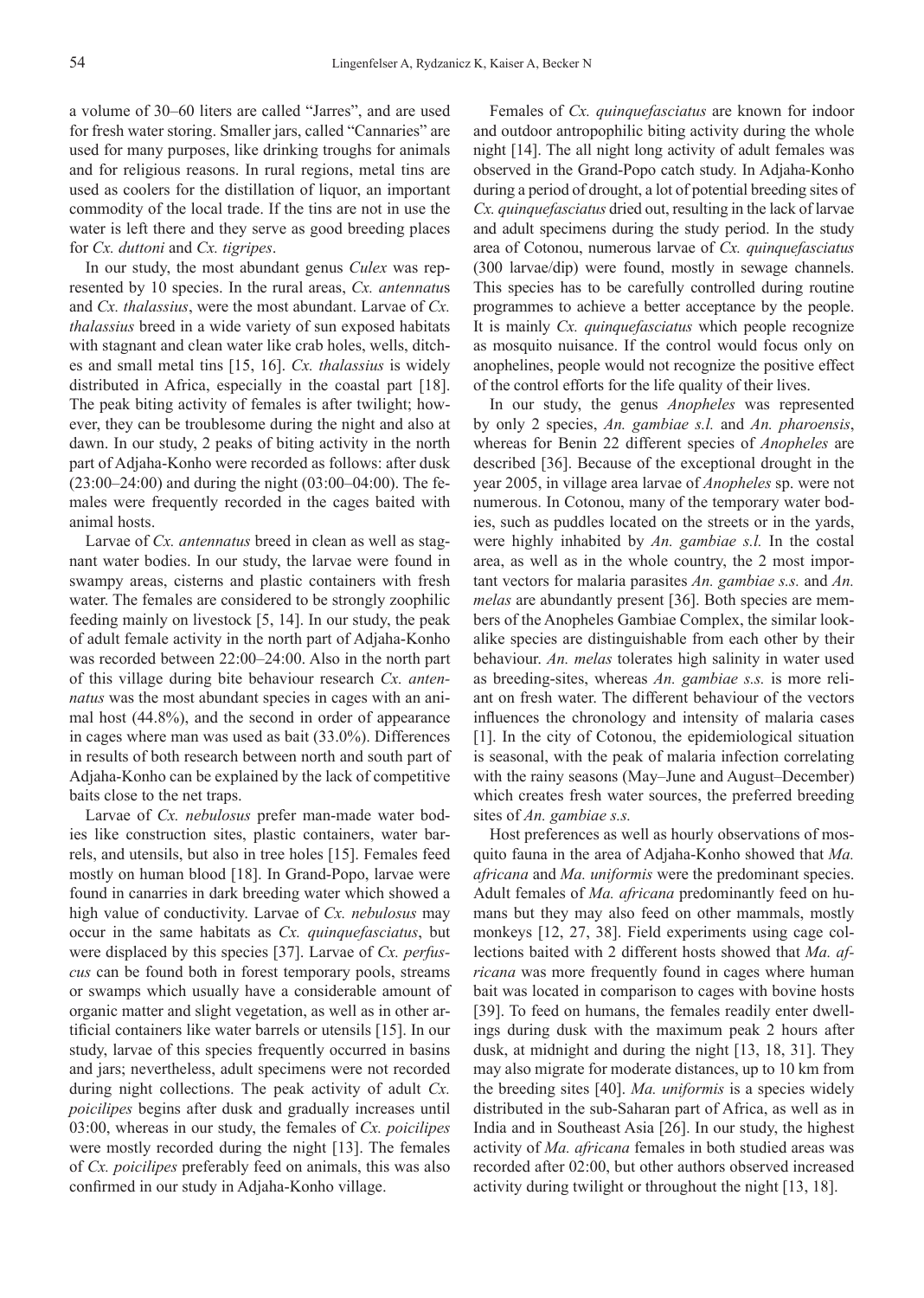Precise knowledge of the relative abundance and phenology of the relevant mosquito species is essential to fulfill the requirements of an economical and ecologically successful control programme of vector mosquito populations with a special regard for the biological control agent based on *Bti* and *Bs*. The most effective method for controlling vector populations is to control the larvae at their breeding sources before they emerge as adults. Larval control of mosquitoes has major advantages over adult control. The phenomenon of this issue can be explain that in contrast to adults, larvae are concentrated in predictable sites that can be easily accessed, treated, or manipulated with no chance of the larvae escaping. High density of vector populations can be killed when they are condensed in a very limited area with less input into the environment.

*Bti* and *Bs* are environmentally-friendly control agents, targeted specifically against the malaria vector-species with minimal impact on non-target organisms and the environment, allowing extensive and intensive use while keeping the ecosystem functionality and services unharmed [29, 30]. When applied in an organized programme *Bti* and *Bs* have fully suppressed adult vector-mosquito emergence and substantially reduced entomological inoculation rates [8, 10].

Microbial larval control of malaria vector-mosquitoes therefore has great potential within IVM programmes and may augment control efforts against adult vector stages, such as the use of ITNs and IRS, in many parts of Africa [6, 8, 10, 11, 19, 20, 21, 24, 28, 41, 44, 46]. Larval control strategies have also historically contributed to successful reductions of malaria transmission [21, 41]. Such strategies could provide highly effective malaria-vector control methods, complementary to adult control interventions, and should be prioritized for further development, evaluation and implementation as an integral part of Roll Back Malaria [21]. This strategy is also cost-effective in relation to distribution of impregnated bed-nets [8]. The assessed cost/person protected by larval control under various African scenarios range from 0.90–2.50 US Dollars, correlating negatively with human population density [10, 45]. Both estimates seem rather conservative because they assume the need for weekly applications of larvicides, at a high rate, to all the breeding sites. During our preliminary study, it was estimated that in a district of Cotonou with 1,000 houses, less than 1 ha of breeding sites had to be controlled to eliminate the anophelinae larvae (less than 500 grams of the products are needed = amounting to less than 15 US Dollars/district/per treatment/control phase). This opens up the possibility of a successful and cost-effective control of many vector species in Cotonou. Since 2006, a community-based, large-scale programme of routine microbial control agents application has been conducted in Arrondissement No. 6 of Cotonou. In preparation phases of preliminary studies, it could be shown that the major breeding sites are small ponds (mass breeding sites of *An. gambiae*

*s.l.*) mainly in yards of the houses, swamps mainly along the shore of the Lac Nokoue (e.g. Ladji), channels along the streets and sewage tanks. The last 2 types are mass breeding sites of *Cx. quinquefasciatus* which is the most important vector of lymphatic filariasis. Precise mapping and individual numbering of each significant breeding site is important for precise communication between field staff. All houses on each site of the streets were numbered (right site of the streets  $=$  odd; e.g. 1, 3, 5 etc., and the left site of the streets even numbers, e.g. 2, 4, 6 etc.) and mapped. This study is still in progress and the data compared with the control area will provide a solid basis for future routine operations.

In several East-African countries, such as Kenya and Tanzania, sufficient results using *Bti* and *Bs* formulations have been achieved [8, 9, 10]. The following formulations and dosages have been used in a pilot project in Mbita, Lake Victoria, Kenya: VectoBac® WDG (3,000 ITU/mg); VectoBac® G (200 ITU/mg); VectoLex® WDG (650 ITU/ mg); VectoLex® CG (50 ITU/mg). The optimum effective dosages were assessed as 0.2 kg/ha for WDGs, 4 kg/ha for VectoBac® G and 2 kg/ha for VectoLex® CG. The larvae of *An. gambiae s.s.* proved to be more susceptible to *Bs* than to *Bti*. In Cotonou, environmentally friendly bio-control agents will be also integrated with physical manipulation of the mosquito producing habitats by alteration of temporary pools by drainage wherever possible or by filling-in, as well as propagation and utilizing natural enemies (*Gambusia* fish or preferably indigenous fish species). This study should lead in the future to the implementation of bio-control agents application under prevailing conditions (mapping and routine use of *Bti* and *Bs*) in an integrated control programme, including entomological, parasitological and epidemiological studies in the control, and in a comparable check area, as well as to train personnel in the Health Administration in Cotonou. Public health surveillance of malariometric parameters will serve as a measure of the success of control measures taken under the framework of this malaria control strategy. In the final analysis, the integrated biological control of mosquito larvae by means of *Bti*/*Bs* and physical alteration of breeding sites will result in considerable benefits to environmental quality and public health, and contribute to the country's general economy.

## **CONCLUSION**

Environmentally safe microbial larvicides can significantly reduce larval abundance in the natural and manmade habitats and could be a useful tool for inclusion in an IVM programme. This novel management, based on a monitoring and evaluation system for implementing routine larviciding of mosquito vectors in African cities, has shown considerable potential for sustained, rapidly responsive, data-driven and affordable application.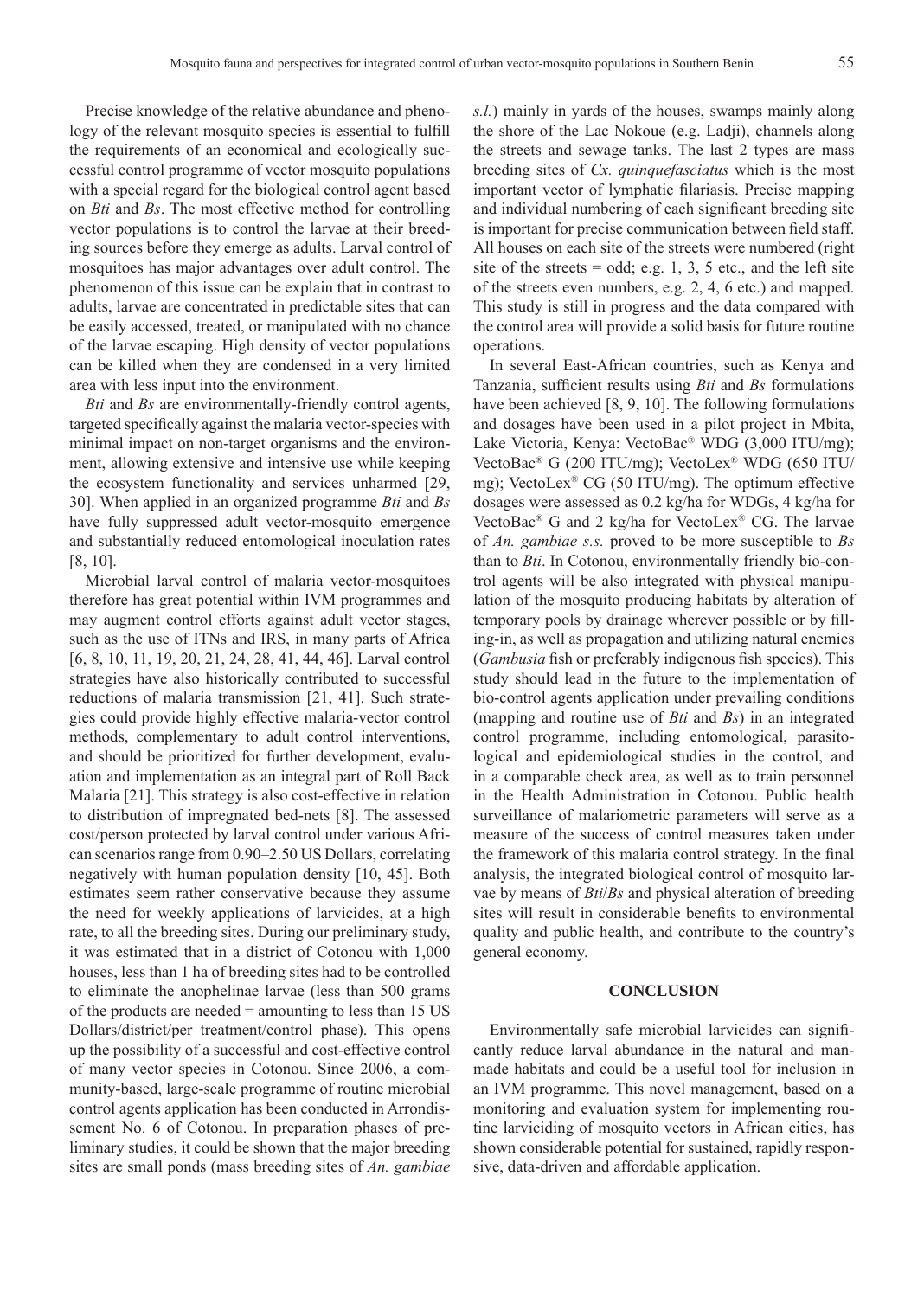#### **Acknowledgements**

We are grateful for the financial support of Valent BioSciences and the Gesellschaft zur Förderung der Stechmückenbekämpfung (GFS). We thank Prof. Dr. Dorothee Gazard, University of Cotonou, Benin, Amos Johnson (BGB), Cotonou, Professor Martin Akogbeto (CREC, Cotonou), as well as the many helpful hands during the field work in Grand-Popo and Cotonou. We thank Ernest Dankwa and Dr. Steven Krause for their continuous support.

#### **REFERENCES**

1. Akogbeto M, Chippaux JP, Coluzzi M: Le paludisme urbain côtierà Cotonou (République du Bénin): étude entomologique. *Rev Epidemiol Sante Publique* 1992, **40**, 233–239.

2. Becker N: Microbial control of mosquitoes: management of the Upper Rhine mosquito population as a model programme. *Parasitol Today* 1997, **13**, 485–487.

3. Becker N, Petric D, Zgomba M, Boase C, Dahl C, Lane J, Kaiser A: *Mosquitoes and their Control*. Kluwer Academic Publishers, New York, London 1997.

4. Coleman M, Sharp B, Seocharan I, Hemingway J: Developing an evidence-based decision support system for rational insecticide choice in the control of African malaria vectors. *J Med Entomol* 2006, **43**, 663–668.

5. Costantini C, Sagnon NF, della Torre A, Diallo M, Brady J, Gibson G, Coluzzi M: Outdor-mediated host preferences of West African mosquitoes, with particular reference to malaria vectors. *Am J Trop Med Hyg* 1998, **58**, 56–63.

6. Dongus S, Nyika D, Kannady K, Mtasiwa D, Mshinda H, Fillinger U, Drescher AW, Tanner M, Castro MC, Killeen GF: Participatory mapping of target areas to enable operational larval source management to suppress malaria vector mosquitoes in Dar es Salaam, Tanzania. *Am J Trop Med Hyg* 2007, **77**, 74–74.

7. Edwards FW: *Mosquitoes of the Ethiopian Region. III. – Culicine Adults and Pupae*. British Museum (Natural History), London 1941.

8. Fillinger U, Knols BGJ, Becker N. Efficacy and Efficiency of New *Bacillus thuringiensis* var. *israelensis* and *Bacillus sphaericus* Formulations Against Afrotropical Anophelines in Western Kenya. *Trop Med Int Health* 2003, **8**, 37–47.

9. Fillinger U, Sonye G, Killeen GF, Knols BGJ, Becker N: The practical importance of permanent and semipermanent habitats for controlling aquatic stages of *Anopheles gambiae sensu lato* mosquitoes: operational observations from a rural town in western Kenya. *Trop Med Int Health* 2004, **9**, 1274–1289.

10. Fillinger U, Lindsay SW: Suppression of exposure to malaria vectors by an order of magnitude using microbial larvicides in rural Kenya. *Trop Med Int Health* 2006, **11**, 1629–1642.

11. Fillinger U, Kannady K, William G, Vanek MJ, Dongus S, Nyika D, Geissbuehler Y, Chaki PP, Govella NJ, Mathenge EM, Singer BH, Mshinda H, Lindsay SW, Tanner M, Mtasiwa D, de Castro MC, Killeen GF: A tool box for operational mosquito larval control: preliminary results and early lessons from the urban malaria control programme in Dar es Salaam, Tanzania. *Malar J* 2008, **7**, 1–20.

12. Haddow A, Dick G: Catches of biting Diptera in Uganda, with anaesthetized monkeys as bait. *Ann Trop Med Parasitol* 1948, **42**, 271–277.

13. Hamon J: Les moustiques anthropophiles de la région de Bobo-Dioulasso (République de Haute-Volta): Cycles d'agressivité et variations saisonnières. *Ann Soc Ent France* 1963, **132**, 85–144.

14. Hamon J, Sales S, Coz J, Ouedraogo C, Dyemkouma A, Diallo B: Observations sur les préférences alimentaires des moustiques de la République de Haute-Volta. *Bull Soc Path Exot* 1964, **57**, 1133–1150.

15. Hopkins G: *Mosquitoes of the Ethiopian Region I. – Larval Bionomics of Mosquitoes and Taxonomy of Culicine Larvae with Notes and Addenda* by P. F. Mattingly. British Museum (Natural History), London, 1952.

16. Ingram A, Macfie JWS: The early stages of certain West African mosquitoes. *Bull Ent Res* 1917, **8**, 135–154.

17. Institut National de la Statistique et de l'Analyse Economique (IN-SAE): *Recensement général de la population et de l'habitation, synthčse des résultats d'analyse*. Cotonou, Bénin (RGPH3), Cotonou 2003.

18. Kerr J: Studies on the abundance, distribution and feeding habits of some West African mosquitoes. *Bull Ent Res* 1933, **24**, 493–510.

19. Killeen GF, McKenzie FE, Foy BD, Schieffelin C, Billingsley PF, Beier JC: The potential impact of integrated malaria transmission control on entomologic inoculation rate in highly endemic areas. *Am J Trop Med Hyg* 2000, **62**, 545–551.

20. Killeen GF, Fillinger U, Knols BGJ: Advantages of larval control for African malaria vectors: Low mobility and behavioural responsiveness of immature mosquito stages allow high effective coverage. *Malar J* 2002, **1**, 1–7.

21. Killeen GF, Fillinger U, Kiche I, Gouagna LC, Knols BGJ: Eradication of *Anopheles gambiae* from Brazil: lessons for malaria control in Africa? *Lancet Infect Dis* 2002, **2**, 618–627.

22. Kinde-Gazard D, Gbenou D, Tohon S, da Silva C, Nahum A, Quenum A, Houndigande E, Houndekon R, Ekoue S, Massougbodji A: Monitoring and assessment indicators in 2001 of "Roll Back Malaria" initiative in Benin. *Bull Soc Pathol Exot* 2004, **97**, 349–352.

23. Kinde-Gazard D, Gbenou D, Houngnihin R: Community based actions for fighting against malaria. **In:** Koning LO (Ed): *Progress in malaria research*, 211-216. Nova Science Publishers Inc., 2007.

24. Kroeger A, Horstick O, Riedl C, Kaiser A, Becker N: The potential for malaria control with the biological larvicide *Bacillus thuringiensis israelensis* (*Bti*) in Peru and Ecuador. *Acta Trop* 1995, **60**, 47–57.

25. Lacey L: *Bacillus thuringiensis* serovariety *israelensis* and *Bacillus sphaericus* for mosquito control. *J Am Mosq Control Assoc* 2007, **23**, 133–163.

26. Laurence B: Oviposition by mansonioides mosquitoes in the Gambia, West Africa. *Proc R Ent Soc Lond* 1959, **34**, 161–170.

27. Lee VH, Monath TP, Tomori O, Fagbami A, Wilson DC: Arbovirus studies in Nupeko forest, a possible natural focus of yellow fever virus in Nigeria. II. Entomological investigations and viruses isolated. *Trans R Soc Trop Med Hyg* 1974, **68**, 39–43.

28. Majambere, S, Lindsay SW, Green C, Kandeh B, Fillinger U: Microbial larvicides for malaria control in The Gambia. *Malar J* 2007, **6**, 76.

29. Margalith Y: Biological control by *Bacillus thuringiensis* subsp. *israelensis* (*Bti*); history and present status. *Israel J Entomol* 1989, **23**, 3–8.

30. Margalith Y: The discovery of *Bacillus thuringiensis israelensis*. **In:** de Barjac H, Sutherland DJ (Eds): *Bacterial control of mosquitoes and Black Flies*, 3-9. Rutgers University Press, New Brunswick, NJ 1990.

31. Mattingly P: Studies on West African forest mosquitoes, Part I – The seasonal distribution, biting cycle and vertical distribution of four of the principal species. *Bull Ent Res* 1949, **40**, 149–168.

32. Ministry of Health: *Annual Report*, 2003. SNIGS, Benin 2004.

33. Mulla MS, Norland RL, Fanara DM, Darwazeh A, McKean D: Control of chironomid midges in recreational lakes. *J Econ Entomol* 1971, **64**, 300–307.

34. Nabarro DN, Tayler EM: The Roll Back Malaria campaign. *Science* 1998, **280**, 2067–2068.

35. Roberts DR, Manguin S, Mouchet J: DDT house spraying and reemerging malaria. *Lancet* 2000, **356**, 330–332.

36. Scott J, Brogdo W, Collins F: Identification of single specimens of the *Anopheles gambiae* complex by the polymerase chain reaction. *Am J Trop Med Hyg* 1993, **49**, 520–529.

37. Service MW: The replacement of *Culex nebulosus* Theo. by *Culex pipiens fatigans* Wied. (Diptera, Culicidae) in towns in Nigeria. *Bull Entomol Res* 1966, **56**, 407–415.

38. Smith A: On the transmission of bancroftial filariasis on Ukara Island, Tanganyika. IV. Host-preferences of mosquitoes and the incrimination of *Anopheles gambiae* Giles and *An. funestus* Giles as vectors of bancroftial filariasis. *Bull Ent Res* 1955, 46, 505-515.

39. Snow WF: The attractiveness of some birds and mammals for mosquitoes in The Gambia, West Africa. *Ann Trop Med Parasitol* 1983, **77**, 641–651.

40. Vincke I: Note sur les Culicidés de la vallée de la Lufira (1941– 1942). *Riv Parasit* 1959, **20**, 423–433.